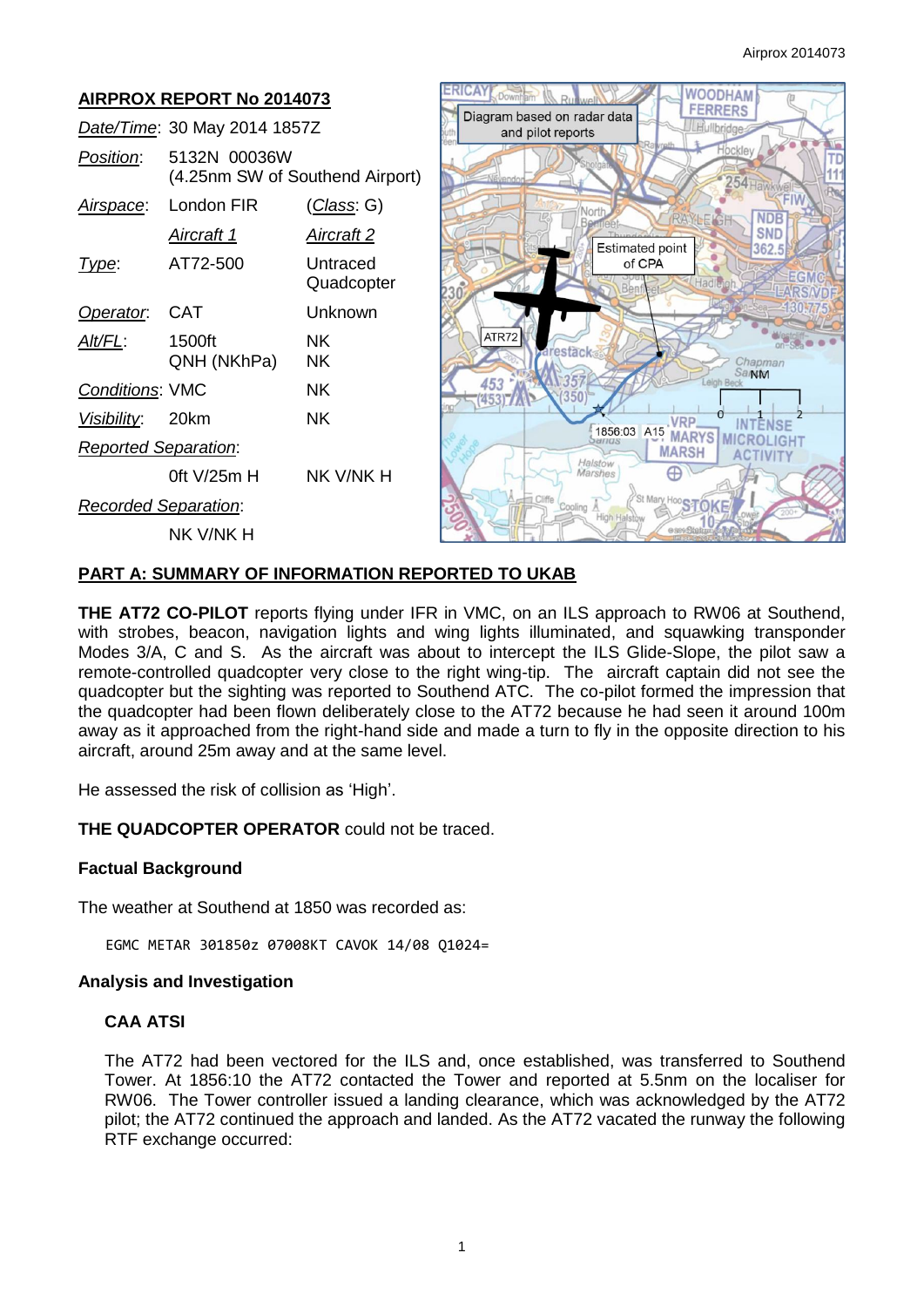- AT72 *"…for information when we were on the glide just about to intercept the glide er seen on the right side kind of er you know remote control helicopter er very small engine flying on the right side same altitude"*
- ATC *"That's understood roughly what range when you saw that was it"*
- AT72 *"Just before we intercept the glide was black and red"*
- ATC *"That's understood er I'll make a note of that"*
- AT72 *"Was not sure it was you know a helicopter it looks like it's a brand new thing that are flying around now on remote control"*
- ATC *"Oh a quadcopter type thing maybe"*
- AT72 *"Say again sorry"*
- ATC *"Perhaps something like a quadcopter er we've had a couple of those around here er been reported"*
- AT72 *"Yes exactly that"*
- ATC *"Understood"*
- ATC *"(AT72)c/s do you know roughly how far away the erm model was from you"*
- AT72 *"er from my point of view it was too close"*
- ATC *"Understood".*

The AT72 was in receipt of a Deconfliction Service and Southend ATC reported that no radar tracks were observed on the situational display at the time. The Radar controller was not aware of any activity in the area and was therefore unable to provide any Traffic Information or Avoiding Action to the crew of the AT72.

### **Radar Analysis**

An analysis of the radar recording was undertaken using Swanwick MRT and also the single source radar heads Heathrow, Gatwick, Debden, Pease and Bovingdon. Some intermittent contacts were shown by the radar in the different modes as described below.

At 1855:26 the Swanwick MRT showed three intermittent contacts. Two are shown at 4nm and a weak single trace was shown at 6nm – Figure 1.



Figure 1- MRT 1855:26

At 1855:32, using Gatwick single-source replay, an intermittent contact is shown for two radar updates at 4nm from touchdown on the right hand side of the centreline – Figure 2.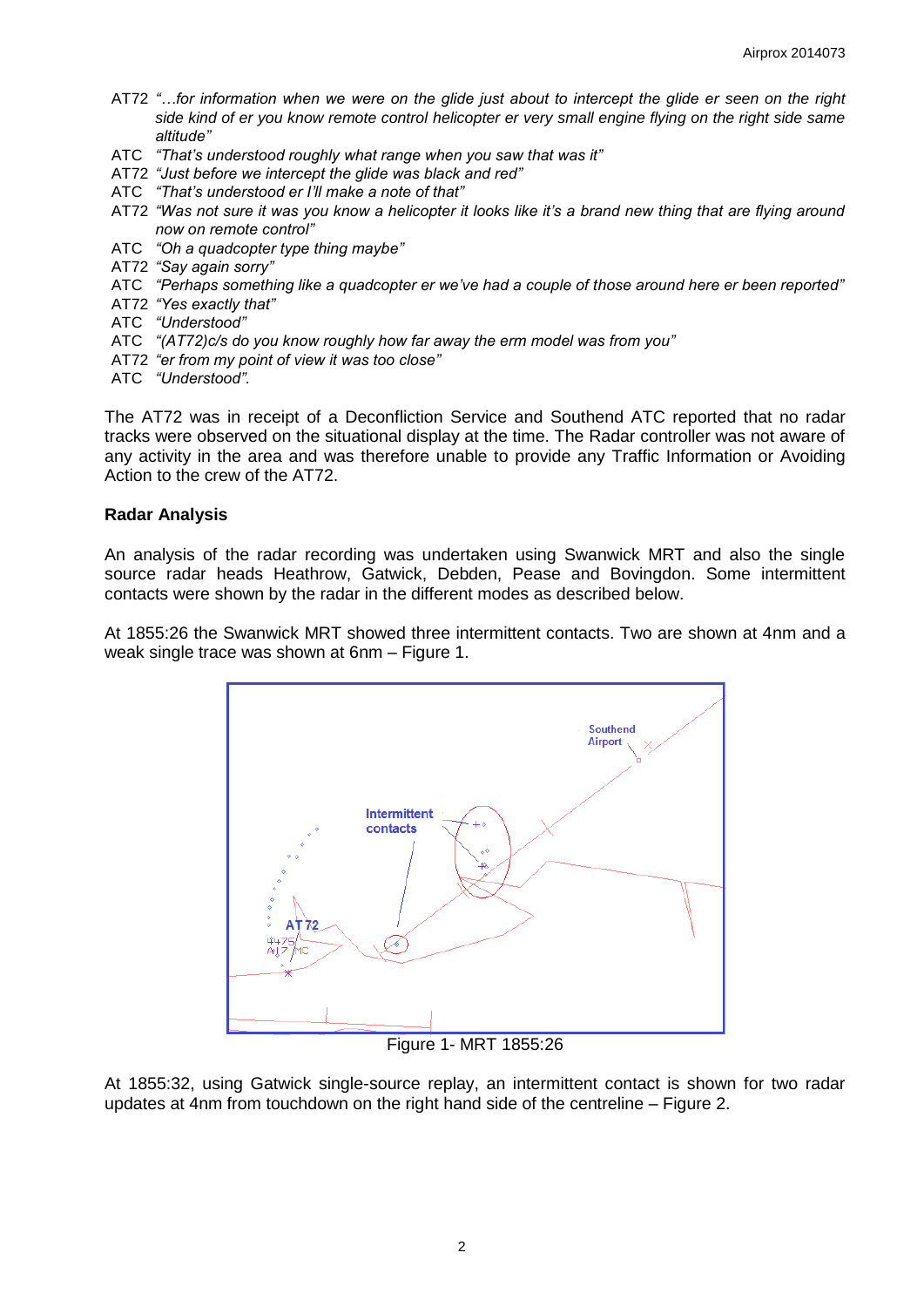

Figure 2 - G10 single-source at 1855:32

At 1855:46, using Debden single-source replay, an intermittent contact is also shown for one radar update at 4nm on the right hand side of the centreline – Figure 3.



Figure 3 - Debden single-source at 1855:46

None of the these intermittent radar returns remained for more than two or three radar updates and could therefore not be considered to be definite radar returns from an aircraft, although they do serve to hint at possible aerial activity in the area, i.e. by birds, microlight activity or model aircraft flying.

The AT72 pilot believed that he had sighted a quadcopter close to his right wing-tip and gave the distance as 100m, reducing to 25m. The police were subsequently notified by ATC, and two model flying clubs that operate in the area were also contacted. It has not been possible to trace the unknown aircraft.

Model aircraft less than 20kg are classified in the  $ANO<sup>1</sup>$  as small unmanned aircraft and are subject, as defined by Article 253, as being exempt from the majority of regulations, but they are subject to Articles 131, 138, 161, 163 165, 166, 167, 232. Quadcopter model aircraft of the type discussed (less than 7kg) are known to operate from local sites. Article 138 states that a person must not recklessly or negligently cause or permit an aircraft to endanger any person or property. CAP658 provides guidance and safety considerations for model aircraft flying.

 $\overline{a}$ 

<sup>&</sup>lt;sup>1</sup> Air Navigation Order